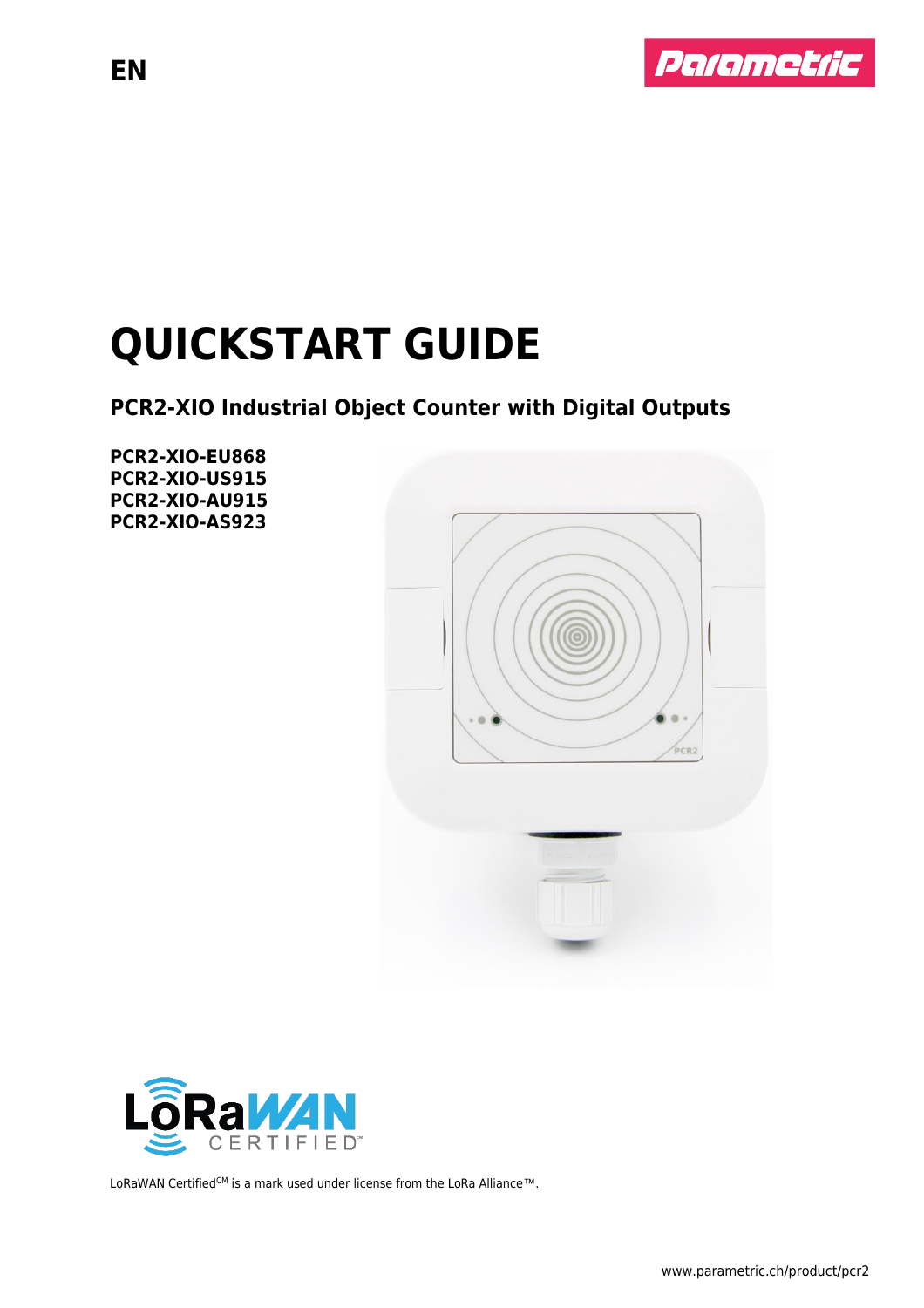### **Installation Instructions**

### **Electrical Installation**



### **XIO Digital Outputs**



Use DC-Power Supply 5 … 24V.

Cable diameter should not exceed 11mm.

Wires should be 22AWG ... 18AWG (0.2 – 0.75mm2).

Digital outputs are Solid State Relais that can switch up to 60V / 2A.

Wires should be 22AWG ... 18AWG (0.2 – 0.75mm2).

### **WARNING!**

**- Do not exceed this maximum rating. - Check polarity!**

### **Mounting**



Ensure that the cable gland is fully tightened. Open the hatches on the front of the casing and drill two screws into the wall.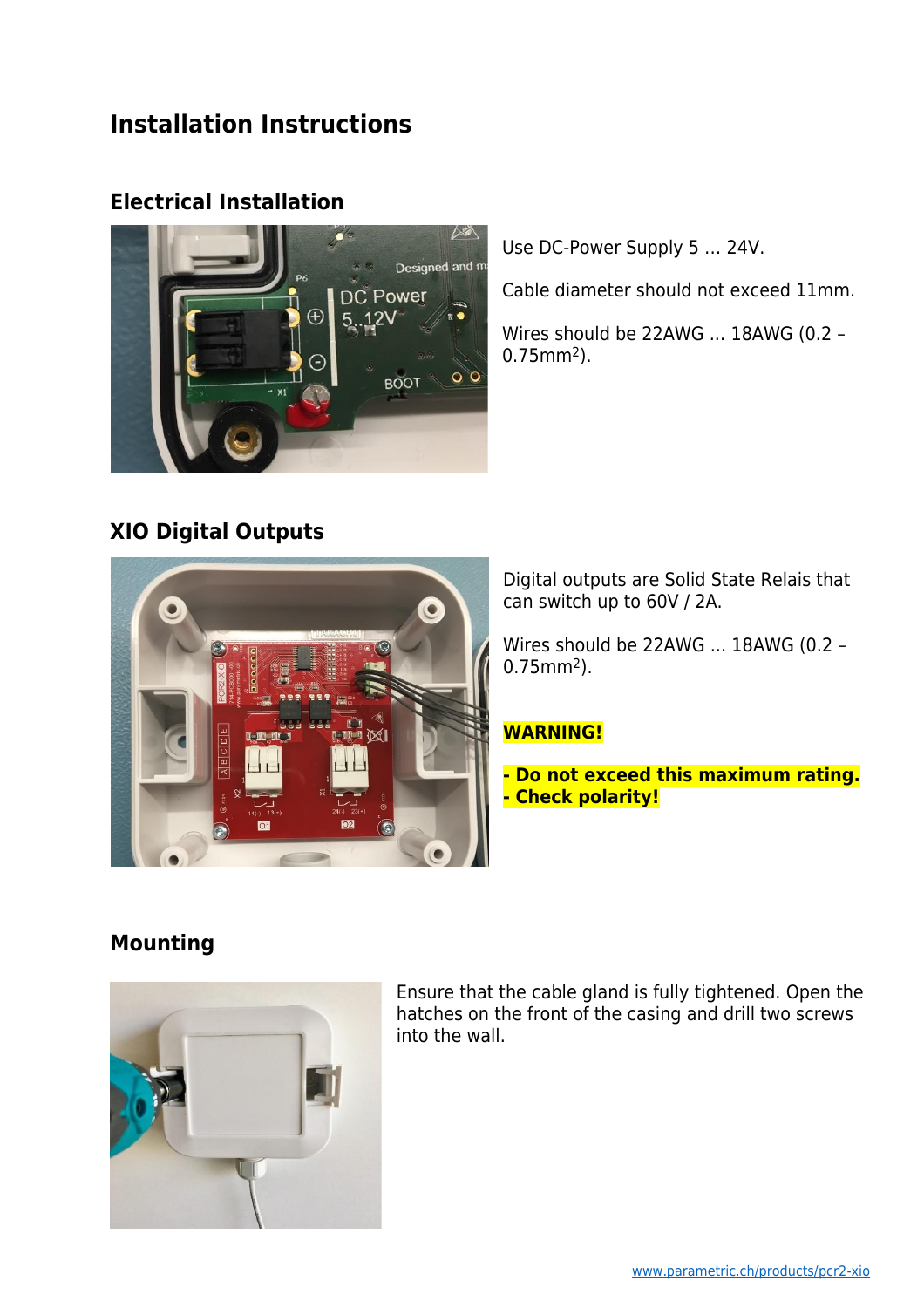### **Field of view and optimal placement**

PCR2-XIO are 1D sensors measuring Peopleflow walking along a virtual line. The device can be mounted on walls, door frames or over-head.

#### **Wall mounting (recommended)**



Avoid: The Side-by-side walking

Installation height: 1.2…1.4m (4…5 feet) above floor Installation direction: Device surface parallel to peopleflow Detection range: 6…10m depending on object size Separation angle: 40° (Distance between persons)

- Groups
- Too close to each other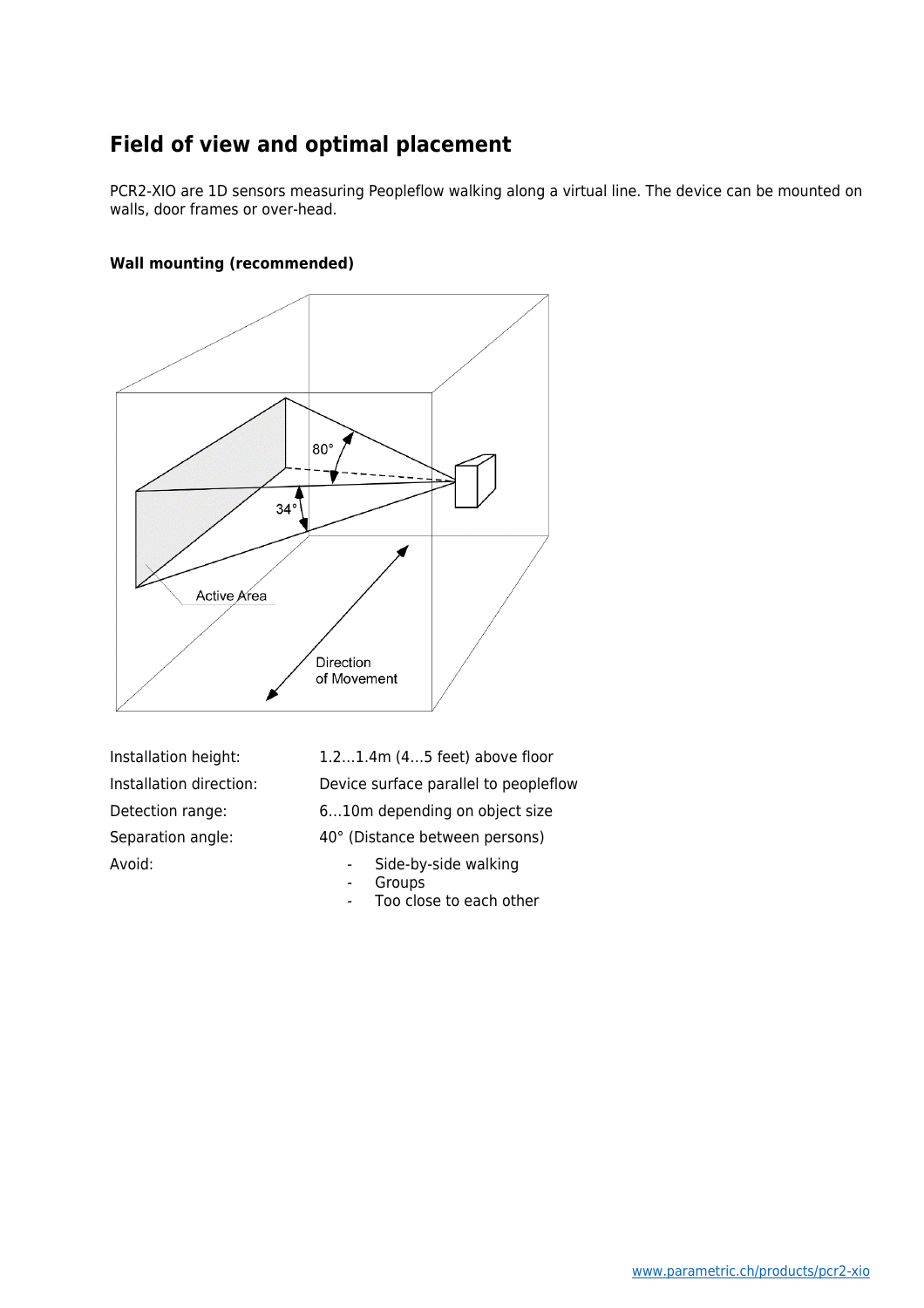#### **Ceiling mounting**



Direction of Movement

Avoid: The Side-by-side walking

Installation height: 0.5…4m above peoples heads Installation direction: Heading down, LEDs in line with direction of movement Separation angle: 40° (Distance between persons)

- 
- Groups
- Too close to each other
- Too wide entries (detection angle is 34°)

### **LED Signalisation**



People Flow: Left to Right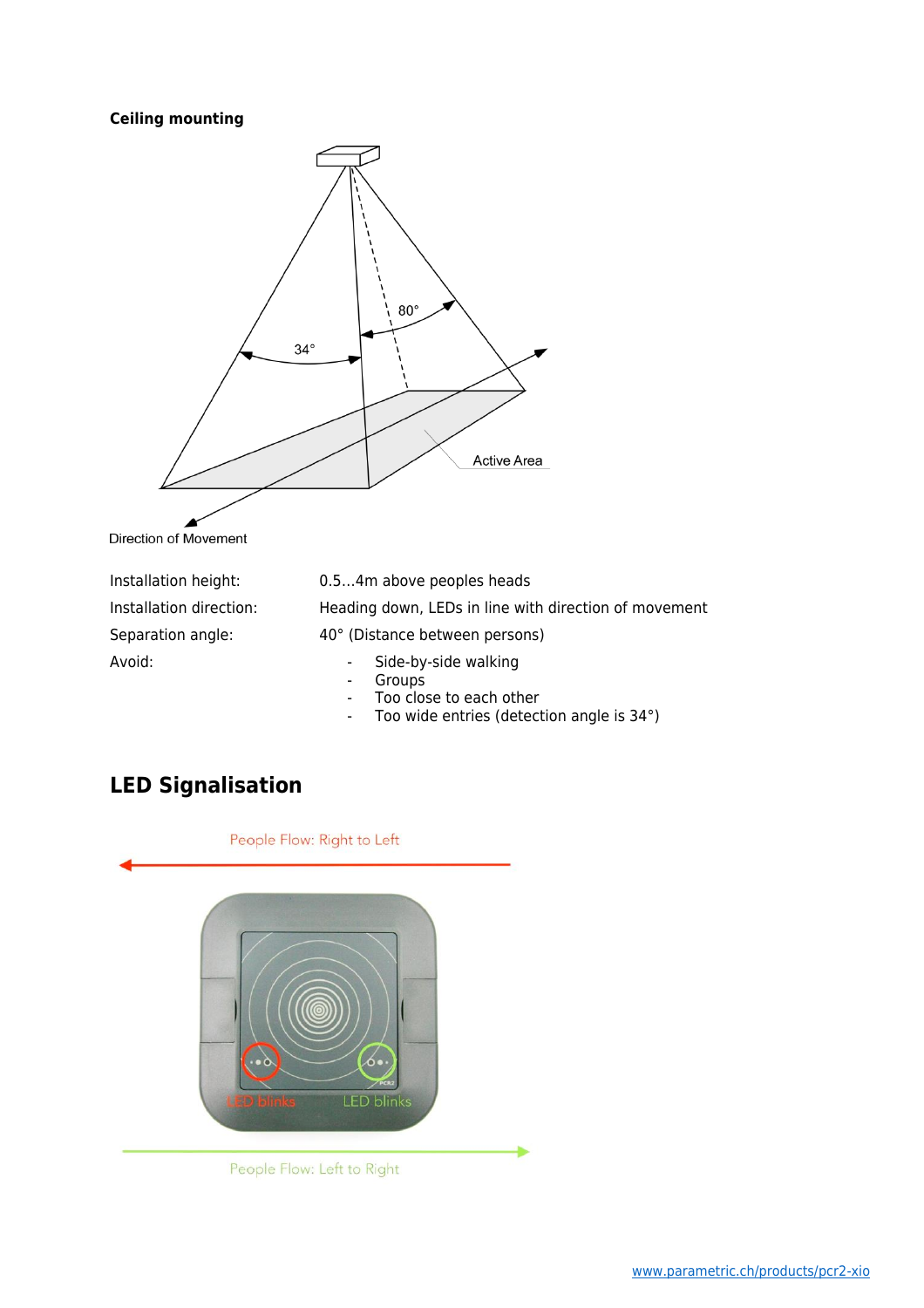### **Configuration**

### **Opening the Enclosure**



Remove the four screws from the casing to gain access to the device.

### **Connecting the Programming Cable**



Connect the sensor to your Computer using a USB Cable.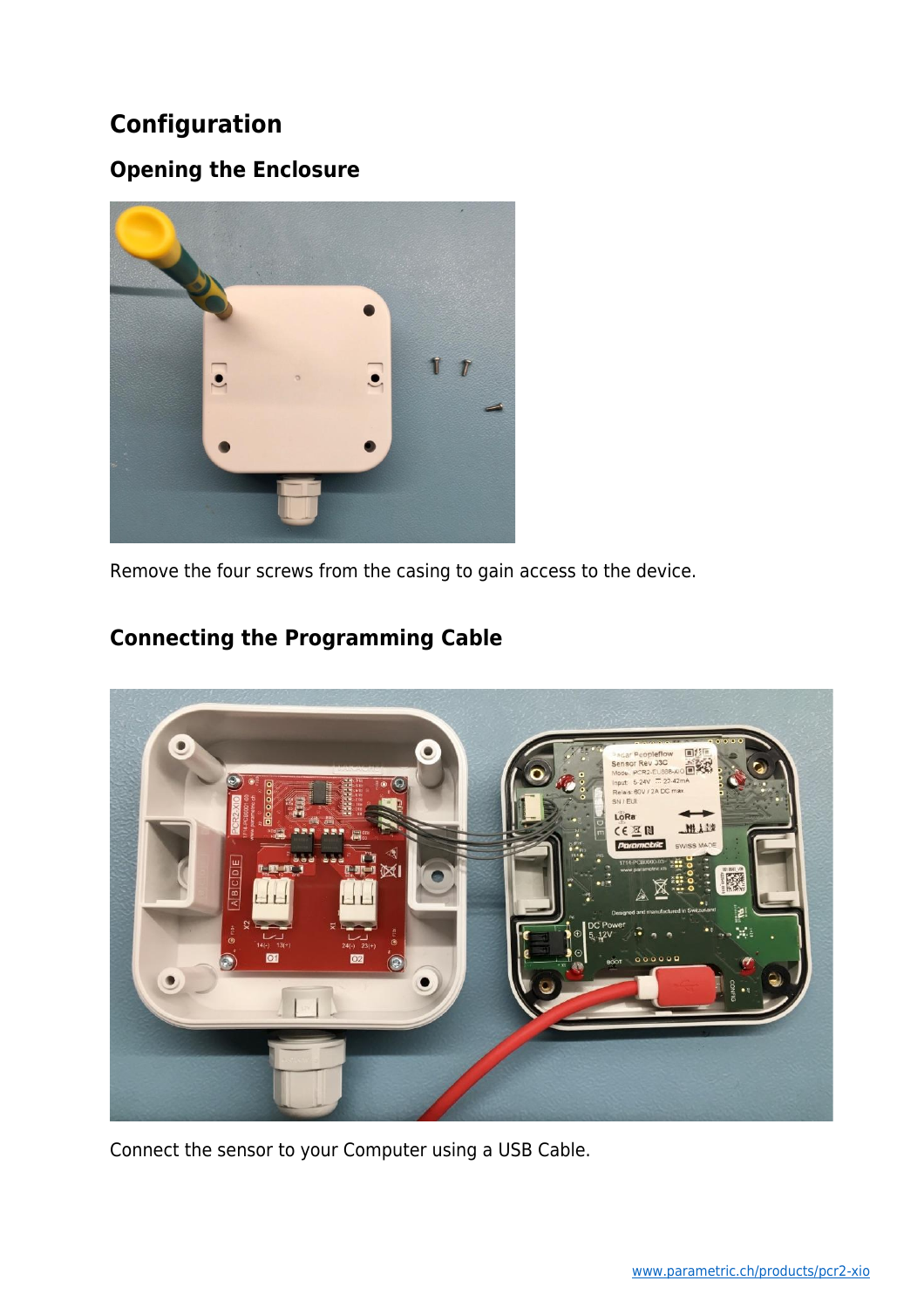### **Install PCR Setup Tool**

Download the free PCR Setup Tool by opening the following URL: <https://www.parametric.ch/downloads/>

| PCR Setup Tool                     | $\frac{1}{2}$                               | о    | × |
|------------------------------------|---------------------------------------------|------|---|
| Installing PCR Setup Tool          |                                             |      |   |
| PCR Setup Tool is being installed. |                                             |      |   |
| Please wait                        |                                             |      |   |
| Cancel                             | <back< th=""><th>Nest</th><th></th></back<> | Nest |   |

Download PCRSetupTool\_Setup.exe and follow the instructions of the installer. Ignore all security warnings.

Note: This is a .Net Application. You may need to install additional software from Microsoft.

### **Set LoRaWAN Keys**

| PCRSetupTool - V 6.7.2   |                         |                       |   |                                                                                                                                                                                                                      | O                                                                                                                                                                                               | ×    |
|--------------------------|-------------------------|-----------------------|---|----------------------------------------------------------------------------------------------------------------------------------------------------------------------------------------------------------------------|-------------------------------------------------------------------------------------------------------------------------------------------------------------------------------------------------|------|
| Edit PCR2 Tools<br>File: |                         |                       |   |                                                                                                                                                                                                                      |                                                                                                                                                                                                 | Help |
| $\Omega$                 |                         |                       |   |                                                                                                                                                                                                                      | Parametric                                                                                                                                                                                      |      |
|                          |                         |                       |   |                                                                                                                                                                                                                      |                                                                                                                                                                                                 |      |
|                          |                         |                       |   | 3121<br>Search                                                                                                                                                                                                       | ×                                                                                                                                                                                               |      |
|                          | Model:                  | <b>PCR2-EU868-XIO</b> |   | <b>4</b> Application Settings                                                                                                                                                                                        |                                                                                                                                                                                                 |      |
|                          | Serial:                 |                       |   | Operation Mode                                                                                                                                                                                                       | Timespan                                                                                                                                                                                        |      |
|                          |                         | 3.3.2                 |   | <b>Direction</b>                                                                                                                                                                                                     | LTR                                                                                                                                                                                             |      |
|                          | Firmware:               |                       |   | Capacity Limit                                                                                                                                                                                                       | $\Omega$                                                                                                                                                                                        |      |
|                          | Shipped:                | 01.01.0001            |   | Trigger Hold Off [s]                                                                                                                                                                                                 | $\circ$                                                                                                                                                                                         |      |
| ٠o                       | Shipped To:             |                       |   | Uplink Interval [min]                                                                                                                                                                                                | 10                                                                                                                                                                                              |      |
|                          |                         |                       | 1 | Radar Sensitivity [%]                                                                                                                                                                                                | 80                                                                                                                                                                                              |      |
|                          | Warranty ends:          | 01.01.0001            |   | XIO Mode                                                                                                                                                                                                             | Off                                                                                                                                                                                             |      |
| $\bf{0}$<br>$\bf{0}$     | CPU °C:                 | 31                    |   | <sup>4</sup> Device Data                                                                                                                                                                                             |                                                                                                                                                                                                 |      |
|                          |                         |                       |   | Sum                                                                                                                                                                                                                  | o                                                                                                                                                                                               |      |
|                          | LoRaWAN Status: joining |                       |   | <sup>4</sup> LoRaWAN Settings<br>Modem Enabled                                                                                                                                                                       | $\overline{\mathsf{v}}$                                                                                                                                                                         |      |
|                          |                         | 0A0000160000010136    |   | Confirmed Uplinks                                                                                                                                                                                                    | $\overline{\mathsf{v}}$                                                                                                                                                                         |      |
|                          | Next Payload:           |                       |   | LinkCheck Interval                                                                                                                                                                                                   | 1440                                                                                                                                                                                            |      |
|                          |                         |                       |   | <b>DevEUI</b>                                                                                                                                                                                                        |                                                                                                                                                                                                 |      |
|                          |                         |                       | 2 | AppEUI                                                                                                                                                                                                               |                                                                                                                                                                                                 |      |
|                          |                         |                       |   |                                                                                                                                                                                                                      |                                                                                                                                                                                                 |      |
|                          |                         |                       |   | AppKey                                                                                                                                                                                                               |                                                                                                                                                                                                 |      |
|                          |                         |                       |   | Channels                                                                                                                                                                                                             | All                                                                                                                                                                                             |      |
|                          |                         |                       |   | Payload Type                                                                                                                                                                                                         | Default                                                                                                                                                                                         |      |
|                          |                         |                       |   | XIO Mode<br>XIO Relais Board Operation Modes<br>Off: Both Relais are always off<br>LTR is detected<br>HoldOff time<br>$O2$ is on<br><b>Defaults</b><br>Load<br>Configuration Payload<br>00030302000001000A05A0000050 | Pulse: Generate a 500ms pulse on O1 if RTL isdetected, O2 if<br>Detection: If LTR or RTL is detected, O2 will be on during<br>CapacityAlert - O1 on when Sum < CapacityLimit, otherwise<br>Save |      |
|                          |                         |                       |   |                                                                                                                                                                                                                      |                                                                                                                                                                                                 |      |

Start the PCR Configurator tool. After some seconds you will see the device information (1).

Enter your LoRaWAN Keys (2).

Re-Power the device to start the Join procedure. After a successful connection the sensor LED will stop blinking.

Always press 'Save' after changing settings.

### **Set TX Interval**

| <b>Application Settings</b> |          |                          |  |
|-----------------------------|----------|--------------------------|--|
| <b>Operation Mode</b>       | Timespan | $\overline{\phantom{a}}$ |  |
| Payload Type                | Default  | $\overline{\phantom{a}}$ |  |
| Uplink Interval [min]       | 10       |                          |  |
| Trigger Hold Off [s]        | 30       |                          |  |
| Radar Sensitivity [%]       | 80       |                          |  |

#### **Uplink Interval [min]**

Set the sending interval in minutes (1...1440 minutes). During this time, alle persons will be counted and sums are transfered.

After transfer counters will be reset.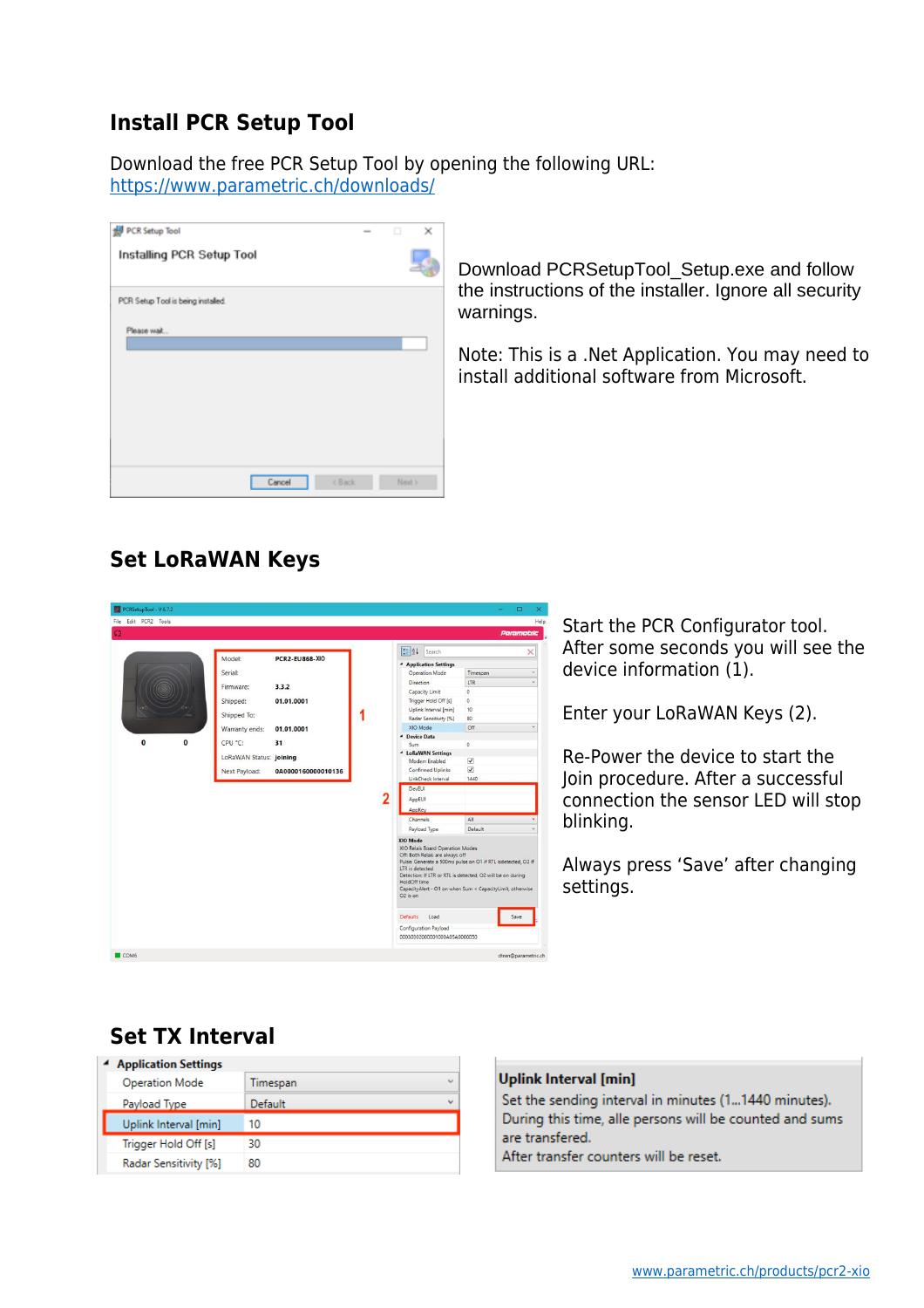### **Overview of Application Settings**

#### **4** Application Settings

| nppmanon settings     |          |                          |
|-----------------------|----------|--------------------------|
| <b>Operation Mode</b> | Timespan | $\overline{\phantom{a}}$ |
| Payload Type          | Default  | $\checkmark$             |
| Uplink Interval [min] | 10       |                          |
| Trigger Hold Off [s]  | 30       |                          |
| Radar Sensitivity [%] | 80       |                          |

#### **Operation Mode**

Timespan - count objects and send sum after interval. NotZero - Same as Timespan but does not send if counters are 0 (zero) Trigger - Send on every detection. Use Hold Off Time to prevent sending on every event CapacityAlert - Set limit on how many people may enter a shop (see CapacityLimit)

#### **Payload Type**

Choose between Parametric and Cayenne LPP compatible payload formats

#### **Trigger Hold Off [s]**

Time to re-arm trigger  $0...600s$  ( $0 = no$  supression

#### **Radar Sensitivity [%]**

You can set the radar module from 10% (fairly sensitive) to 100% (very sensitive)

### **XIO Modes**

| XIO Mode | CapacityLimit |
|----------|---------------|
|          |               |

#### XIO Mode

XIO Relais Board Operation Modes Off: Both Relais are always off RC: Remote Controlled by Downlink Pulse: Generate a 500ms pulse on O1 if RTL isdetected, O2 if LTR is detected Detection: If LTR or RTL is detected, O2 will be on during HoldOff time CapacityAlert - O1 on when Sum < CapacityLimit, otherwise O<sub>2</sub> is on

### **Overview of LoRaWAN Settings**

#### <sup>4</sup> LoRaWAN Settings

| Modem Enabled            | ✓                               |
|--------------------------|---------------------------------|
| <b>Confirmed Uplinks</b> | ✓                               |
| LinkCheck Interval       | 1440                            |
| DevEUI                   | 3434333568375F17                |
| AppEUI                   | 3434333568375F17                |
| AppKey                   | 3434333568375F17343433356       |
| Channels                 | ΑIΙ<br>$\overline{\phantom{a}}$ |
| Payload Type             | Default                         |

#### **Confirmed Uplinks**

Send uplinks with ACK requests

#### **LinkCheck Interval**

After this inteval send LinkCheckReq with next uplink. Set to zero for disabling LinkCheck completely